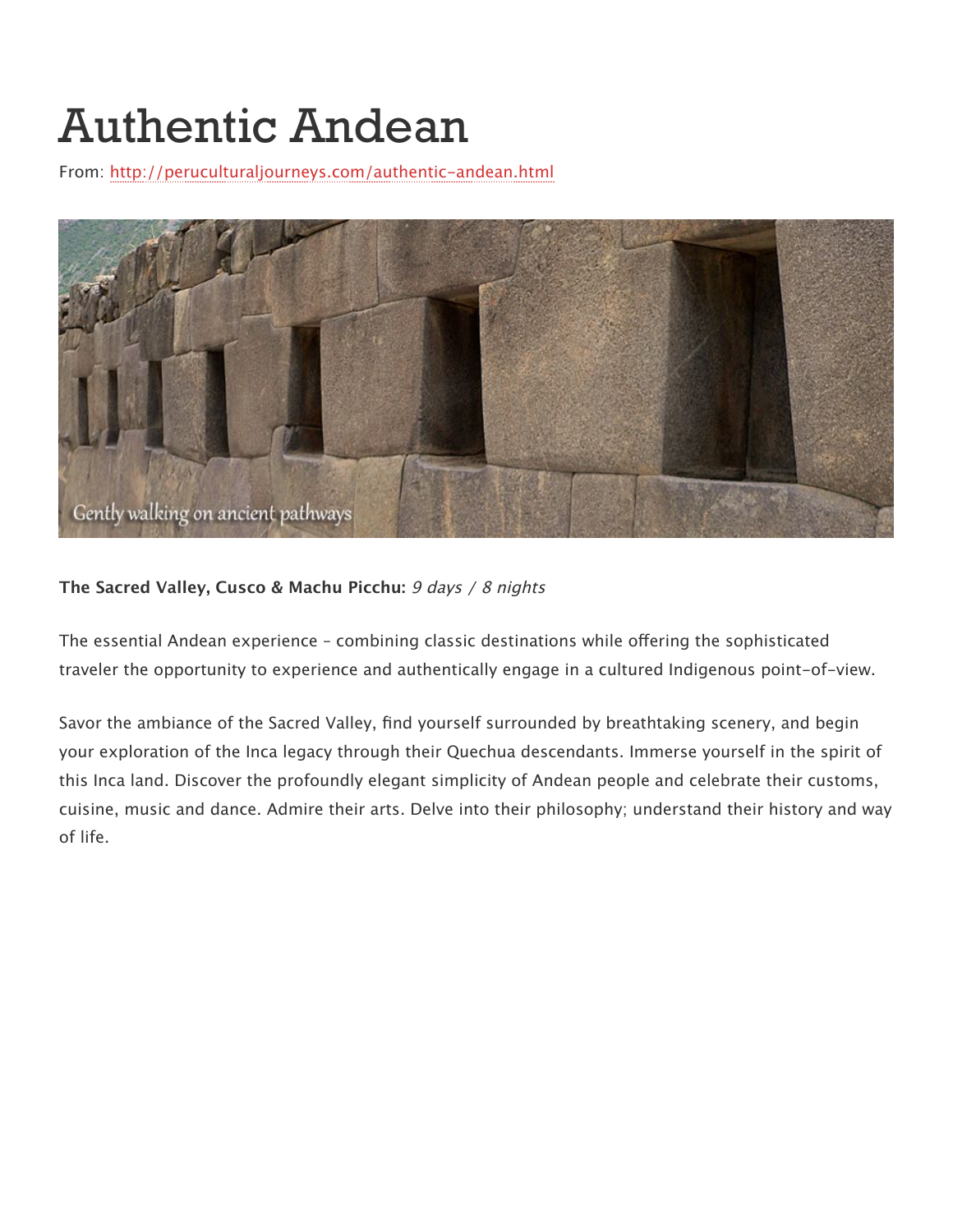# Our Signature Journey ~ Sample Itinerary

# **Day One / Thursday:** *Cusco / Sacred Valley*

Morning flight to Cusco - the navel of the world - and land in the heart of the Andes. You will be greeted at the Cusco airport to begin your exclusive journey. Enjoy a spectacular 45 minute scenic drive to the Sacred Valley. Arrive to Pisac with lower altitude and small town charm. Settle into your room at Pisac Inn, meet the staff and enjoy a cup of coca tea to help you acclimate. After your first in a series of delicious meals spun into a select set menu so you may explore the diversity and richness of Peruvian Cuisine, take the afternoon to rest, acclimate and explore the cobblestone streets of Pisac on your own. Gather for an early evening orientation with a welcoming Pisco Sour followed by a fireside dinner.

**Hotel:** Pisac Inn **Meals:** L, D

### **Day two / Friday:** *Cusco*

After breakfast enjoy a leisurely 30-minute scenic drive to explore pre-Columbian sites outside of Cusco including the sacred spring of Tambomachay, the lunar and solar observatories of Kenko, and megalithic Sacsayhuaman. You will be captivated by the introduction to Andean astronomy and sacred geometry, the foundation of Andean culture that will be expanded on each day of your journey. Enjoy lunch at one of Cusco's fine restaurant recommended by your guide. Upon return to Pisac Inn enjoy a few free hours to rest and contemplate, or indulge in an herbal bath and massage at \*Unucha Spa before dinner.

**Hotel:** Pisac Inn **Meals:** B, D (lunch not included)

### **Day three / Saturday:** *Moray & Salt Mines*

Visit Kusi Kawsay School, an exceptional educational project. After learning about the unique vision of Kusi Kawsay that combines elements of Waldorf Pedagogy with Andean tradition, delight in the beautiful school grounds, dedicated teachers and smiling students. Your day continues to unfold as you embark on a scenic drive through the Sacred Valley and up to highlands of Moray; delight in the patchwork fields and awe inspiring vistas. The advanced Inca astronomical knowledge tied into agrarian feats are seen in Moray's astounding circular terraces. Following a picnic lunch surrounded by an expansive natural beauty, continue to the Inca salt mines still in use today. Hundreds of scintillating pools provoke a sense of peaceful timelessness.

After a full day of exploring, your return to Pisac Inn feels like coming home. Wander through Pisac as the market is broken down, enjoy a sunset stroll along the corn fields or simply relax with a Pisco Sour as you people watch either at the sidewalk café or on the balcony before another memorable meal in Peru. Dinner followed by a festive traditional music and dance with Wiñay Taki Ayllu, a local group of musicians, artists and visionaries who have dedicated their lives to preserving their Andean culture.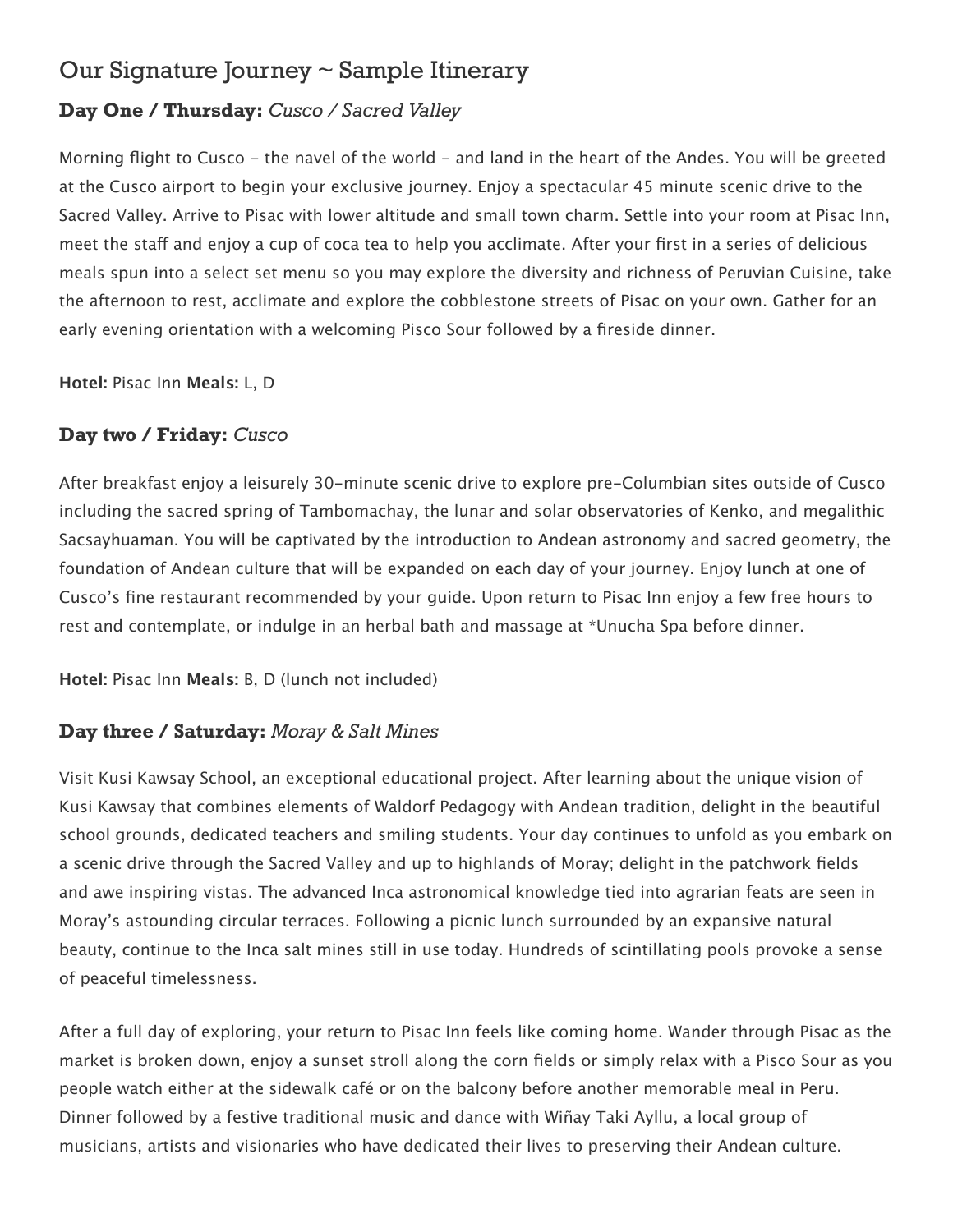#### **Day four / Sunday:** *Pisac Site & Market*

Drive to the Pisac archeological site where the staggering agricultural terrace work is among the most extensive in the area following the shape of the mountainsides in entrancing concave and convex forms. The central astronomic and ceremonial area is widely acclaimed as some of the finest stonework, comparable to that of Machu Picchu. This expansive site provides an ideal setting for a picnic lunch with magnificent vistas up and down the valley. Embark upon a breathtaking walk down to Pisac and enjoy the afternoon at leisure at Pisac's colorful Traditional Indian Market. Explore the traditional food section where locals buy and trade their produce and admire the beautiful faces and calm excitement that transforms Pisac on Sunday.

**Hotel:** Pisac Inn **Meals:** B, Picnic, D

#### **Day five / Monday:** *Amaru*

Delight in a 45-minute drive into the majestic high Andes and walk through the patchwork fields replete with potatoes, fava beans and corn to the traditional highland community of Amaru, where a genuinely authentic way of life is still practiced to this day. You will be welcomed with an endearing sweetness rarely felt in this day and age by this community that is consciously preserving and practicing their ancestral heritage. Through participation in a communal workday a beautiful cultural exchange unravels as you experience this incredible opportunity to step back in time and appreciate a quality of life with an admirable simplicity that is strikingly moving and profound. Enjoy a traditional lunch prepared with their prized agrarian products as the women begin to spin their naturally dyed wool. Others meditatively set up their back strap looms to share their ancestral weaving skills with us. This wonderful opportunity to purchase textiles directly from the weavers is not to be missed. Return to Pisac for some down time before a dinner out in Pisac.

**Hotel:** Pisac Inn **Meals:** B, L, D

#### **Day six / Tuesday:** *Ollantaytambo*

Begin your day with a breathtaking drive through the heart of the Sacred Valley to the Inca town Ollantaytambo. Visit Ollantaytambo's magnificent archeological site, learn about the Llama constellation and explore the town that was built in the shape of a corncob. After lunch enjoy a spectacular train ride to Aguas Calientes, where you will spend the night in preparation for an early start to Machu Picchu the following morning.

**Hotel:** La Cabana Boutique Hotel **Meals:** B, Picnic (dinner not included)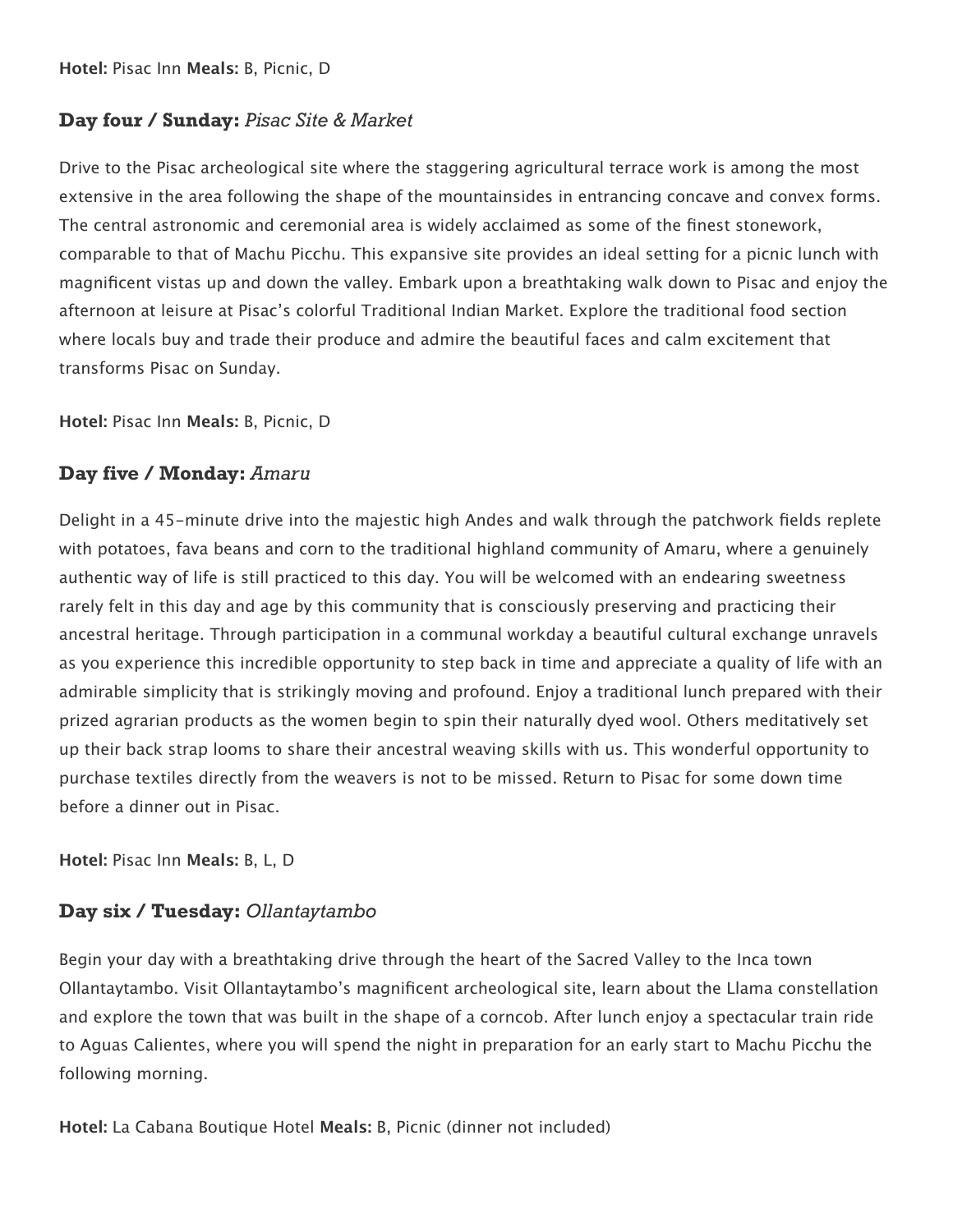### **Day seven / Wednesday:** *Machu Picchu*

Get an early start to take the 20 min bus ride up steep slopes to magnificent Machu Picchu, renown as a wonder of the world. Isolated among mountain peaks, this awe-inspiring site carries sacred mathematical and scientific wisdom yet to be fully discovered. Explore the important sectors full of astronomic explanations, and revel in the beautiful natural setting and ancient ruins. Take bus down to Aguas Calientes to catch the afternoon train to Ollantaytambo and drive back to Pisac. Dinner awaits upon your return to Pisac Inn.

**Hotel:** Pisac Inn **Meals:** B, D (lunch not included)

# **Day eight / Thursday:** *Cusco City*

Enjoy a city day in Cusco. Stroll through the streets of Cusco, admire the Inca walls, visit the Plaza de Armas and the main pre-Colombian Inca Temple, Coricancha. Have a relaxing lunch out on the town in a fine restaurant recommended by your guide. Shop at boutiques that feature high quality alpaca in contemporary designs. Upon return to Pisac rest before your farewell dinner in Pisac.

**Hotel:** Pisac Inn **Meals:** B, D (lunch not included)

#### **Day nine / Friday:**

Early breakfast before leaving for the Cusco airport.

**Meals:** B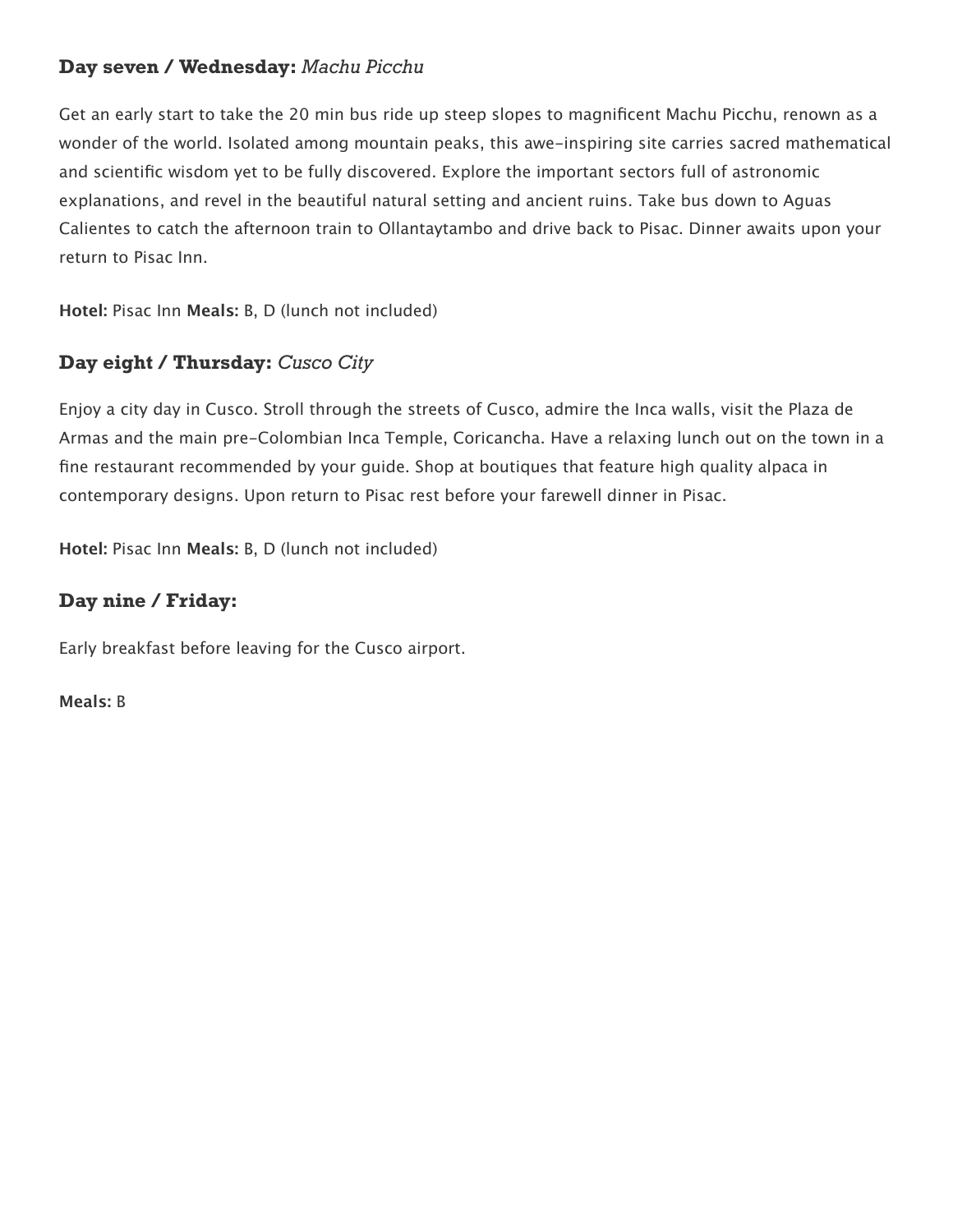#### **PRICES:**

- Starting from \$2,100 per person
- Customized pricing upon request

#### **Included:**

- All ground transportation upon arrival to Cusco airport in a private tourist level vehicle
- Private, specialized, professional English speaking native guides who accompany you throughout your journey
- Entrance fees to all historical sites on daily excursions
- Machu Picchu: Tourist class train (Ollantaytambo Aguas Calientes Ollantaytambo), bus (Aguas Calientes - Machu Picchu - Aguas Calientes), entrance fee to Machu Picchu, overnight in Aguas Calientes
- Fresh, organic meals celebrating Peruvian cuisine in daily set menus as on program (vegetarian available)
- Charming accommodations
- Special events with local Andean specialists

**Not Included:** Airfare, travel insurance, personal expenses, any tips or donations, meals eaten out as indicated in program and any snacks or beverages not included at mealtime.

- $\circ$  The order of your itinerary will change depending on the day you arrive.
- You can customize your trip with hotel upgrades and [extensions](http://peruculturaljourneys.com/our-journeys/our-extensions/)
- Book a treatment at [Unucha Spa;](http://pisacinn.com/inn/unucha-spa) we recommend the herbal bath and massage combo. Reservations are required and treatments are not included. [Contact Us](http://pisacinn.com/inn/contact-us-pisac-inn/) to make an appointment!
- The cost of our tour is in U.S. dollars per person
- Group sizes are minimum 3 maximum 12 passengers
- Journeys for one or two are possible, priced accordingly
- Prices per person based on double occupancy single supplement available
- Taxes may apply
- Programs and prices are subject to change and availability
- Not applicable on some dates/holiday season